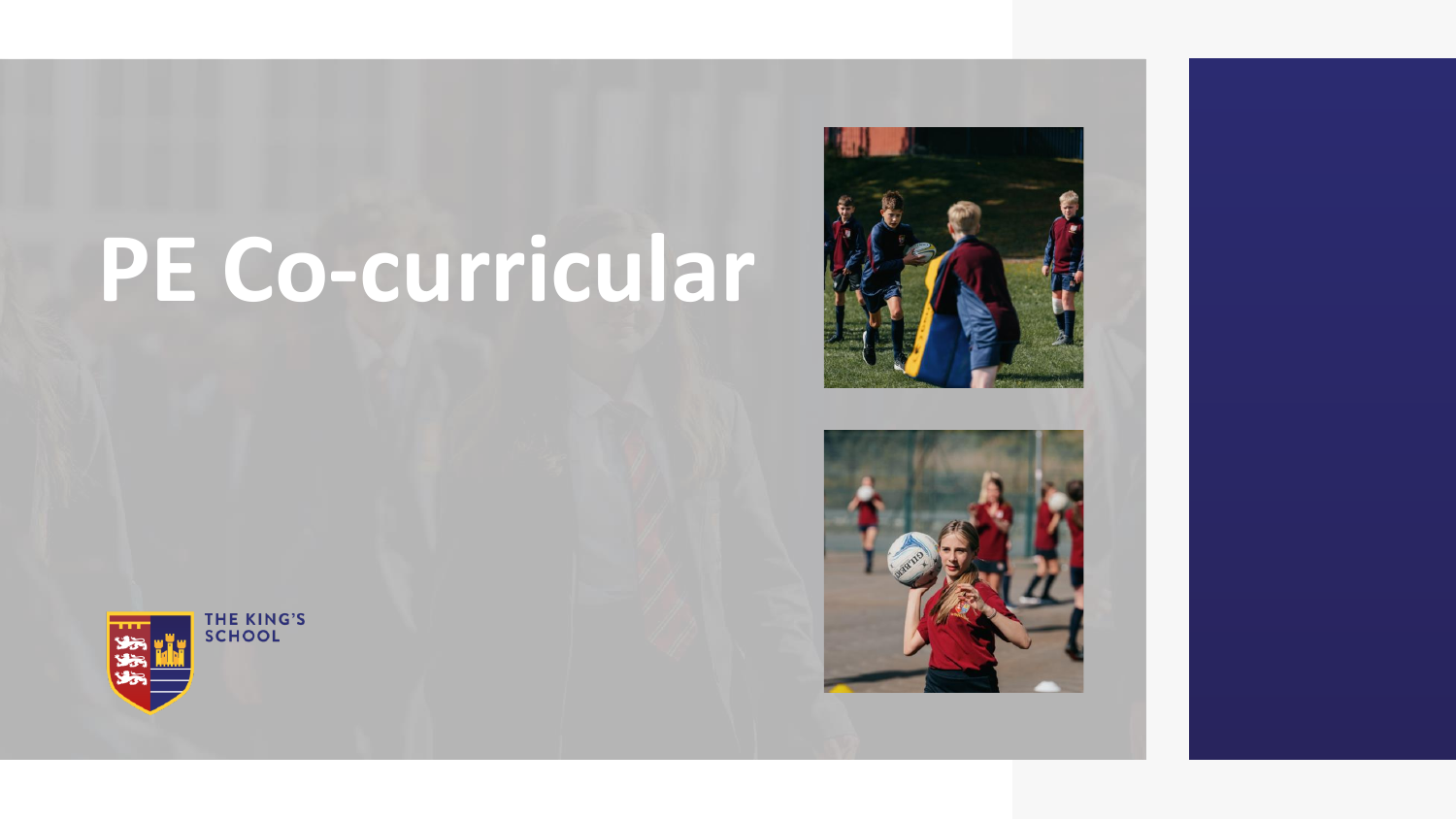## **All Students Welcome To Attend Practices & Clubs.**

**Morning Practices – 8am to 8.40am.**

- **After School Practices – 3.05pm to 4pm (approximately).**
- **All clubs are outlined on the Co-Curricular Timetable.**
- **The next slide details all clubs and fixtures that will be on offer next week.**

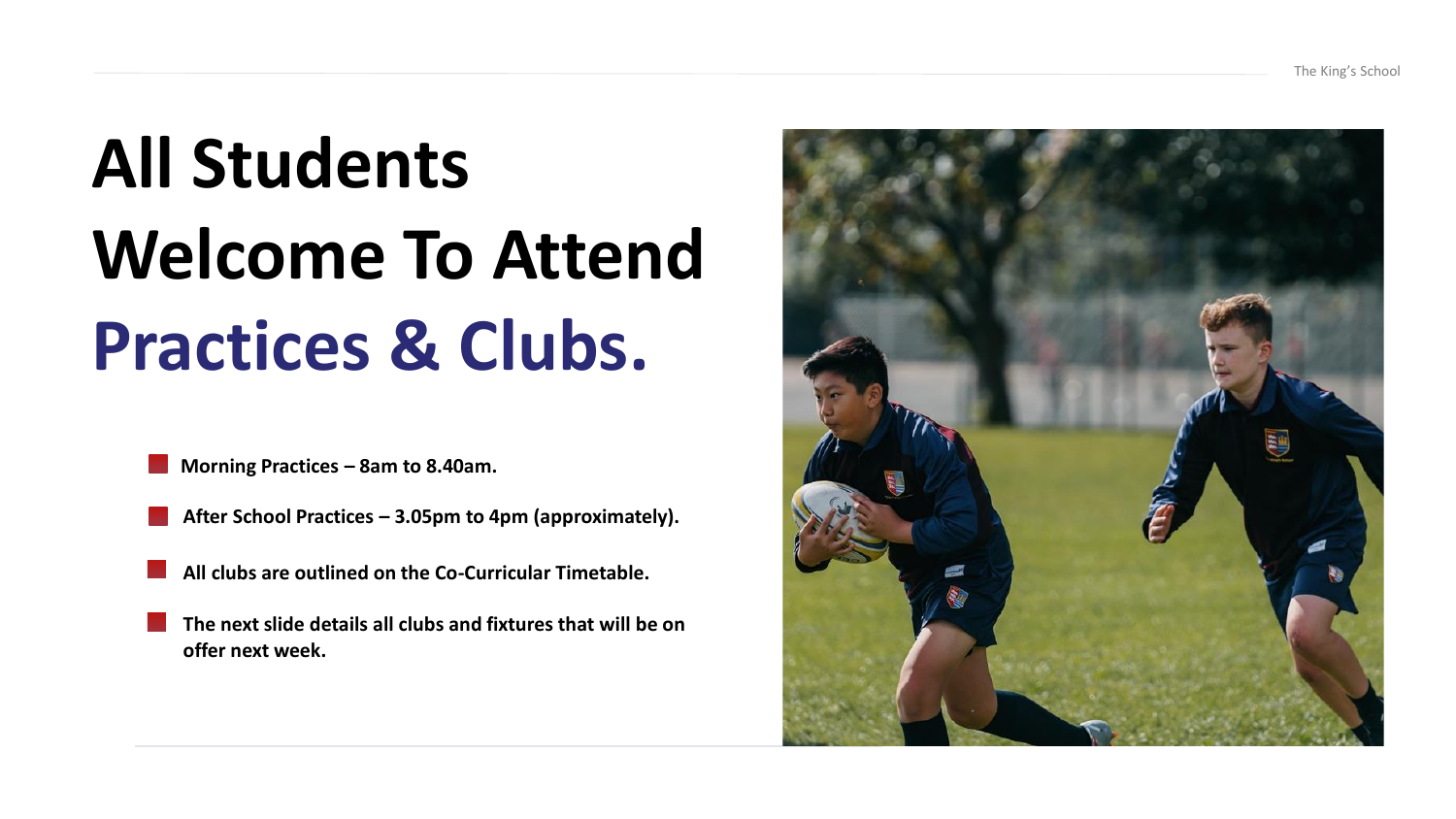### **Clubs & Fixtures**

| Day               | <b>Morning Club</b>                                    | <b>After School Club / Fixture</b>                                    |
|-------------------|--------------------------------------------------------|-----------------------------------------------------------------------|
| Monday 20 June    | Table Tennis - All years (Gym)                         | Girls Touch Rugby - Castleford RUFC (field)                           |
|                   | Years 7, 8 & 9 Girls Academy S&C (outdoor/Sports Hall) |                                                                       |
| Tuesday 21 June   | Girls High Jump (Gym)                                  | Athletics - All years (field)                                         |
|                   | Years 9 and 10 Basketball (Sports Hall)                | Rugby Invite - Year 7                                                 |
|                   | Years 7 & 8 Boys Academy S&C (outdoor/Sports Hall)     | Wakefield State School Athletics at Thornes Park - Years 7, 8, 9 & 10 |
| Wednesday 22 June | Years 7 & 8 Boys High Jump (Gym)                       | Girls Rounders - All years (field)                                    |
|                   | Year 7 Boys Basketball (Sports Hall)                   | Years 9 & 10 Rugby (field)                                            |
|                   | Years 9 & 10 Boys Academy S&C (outdoor/Sports Hall)    |                                                                       |
| Thursday 23 June  | Years 9 & 10 Boys High Jump (Gym)                      | Athletics - All years                                                 |
|                   | Year 8 Boys Basketball (Sports Hall)                   | Rugby Invite - Year 8                                                 |
|                   |                                                        | Gym and Dance Club - All years                                        |
| Friday 24 June    | Volleyball - All years (Gym)                           | Girls Netball - All years (outdoor courts)                            |
|                   | Girls Basketball - All years (Sports Hall)             | Badminton - All years (Sports Hall)                                   |
|                   |                                                        | Years 7 & 8 Rugby (field)                                             |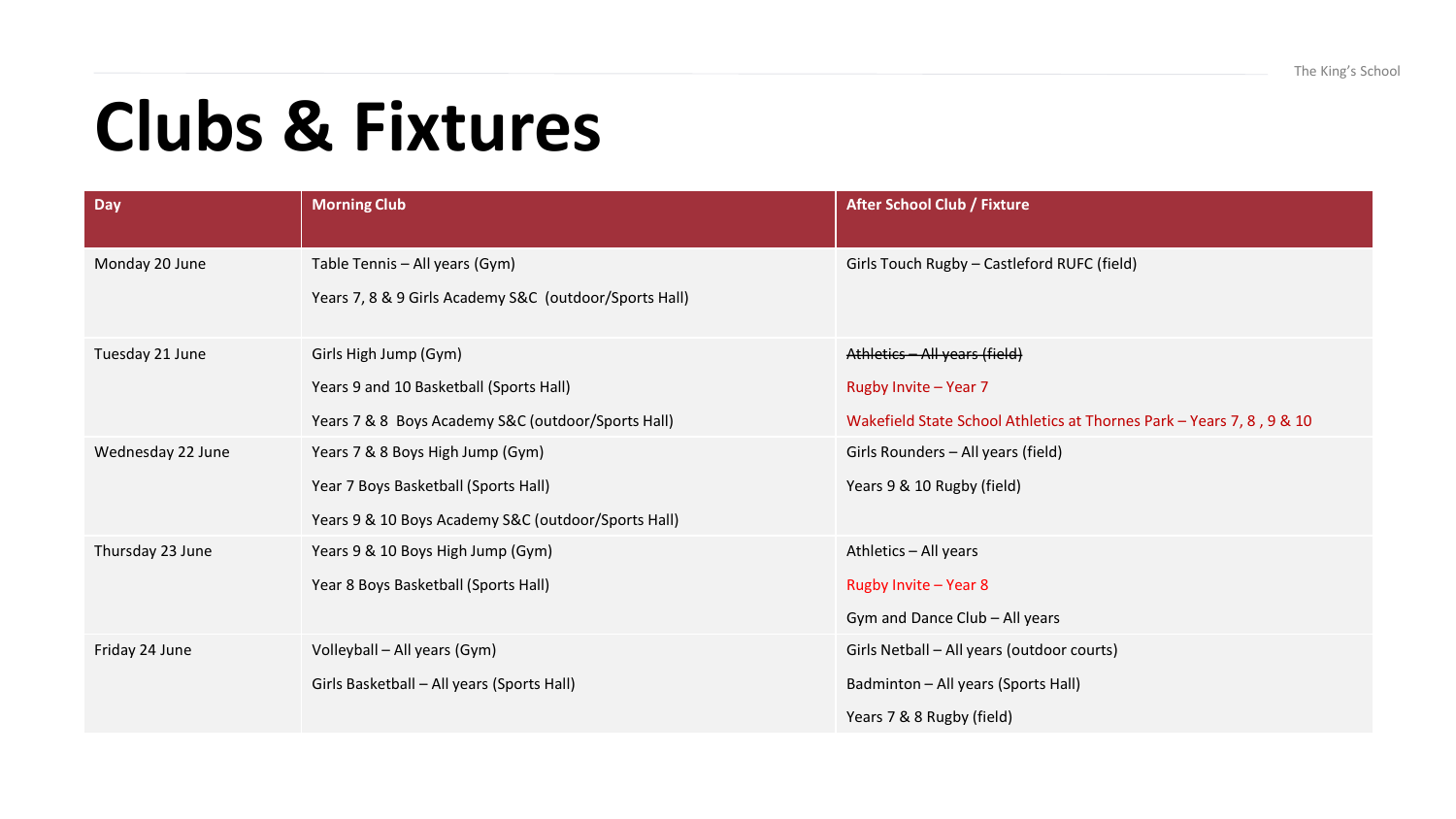### **Lesson time Rugby**

- **Students to report to the changing rooms – they will be registered in PE. Any issues please discuss with CFA.**
- **Any students who feel they should be part of the sessions to see CFA/JLE.**

| <b>Day</b> | <b>Students Invited</b>               | Time / Lesson             |
|------------|---------------------------------------|---------------------------|
| Monday     | <b>No session</b>                     |                           |
| Tuesday    | <b>Y7 RUGBY FORWARDS INVITE</b>       | Lesson 5 (2.05 - 3.05pm)  |
| Wednesday  | Y9 Rugby invite                       | Lesson 4 (12.35 - 1.35pm) |
|            | Year 10 Rugby Invite                  | Lesson 5 (2.05 - 3.05pm)  |
| Thursday   | <b>Year 8 Rugby Education session</b> | Lesson 5 (2.05 - 3.05pm)  |
| Friday     |                                       | Lesson 5 (2.05 - 3.05pm)  |
| Saturday   | No session                            |                           |